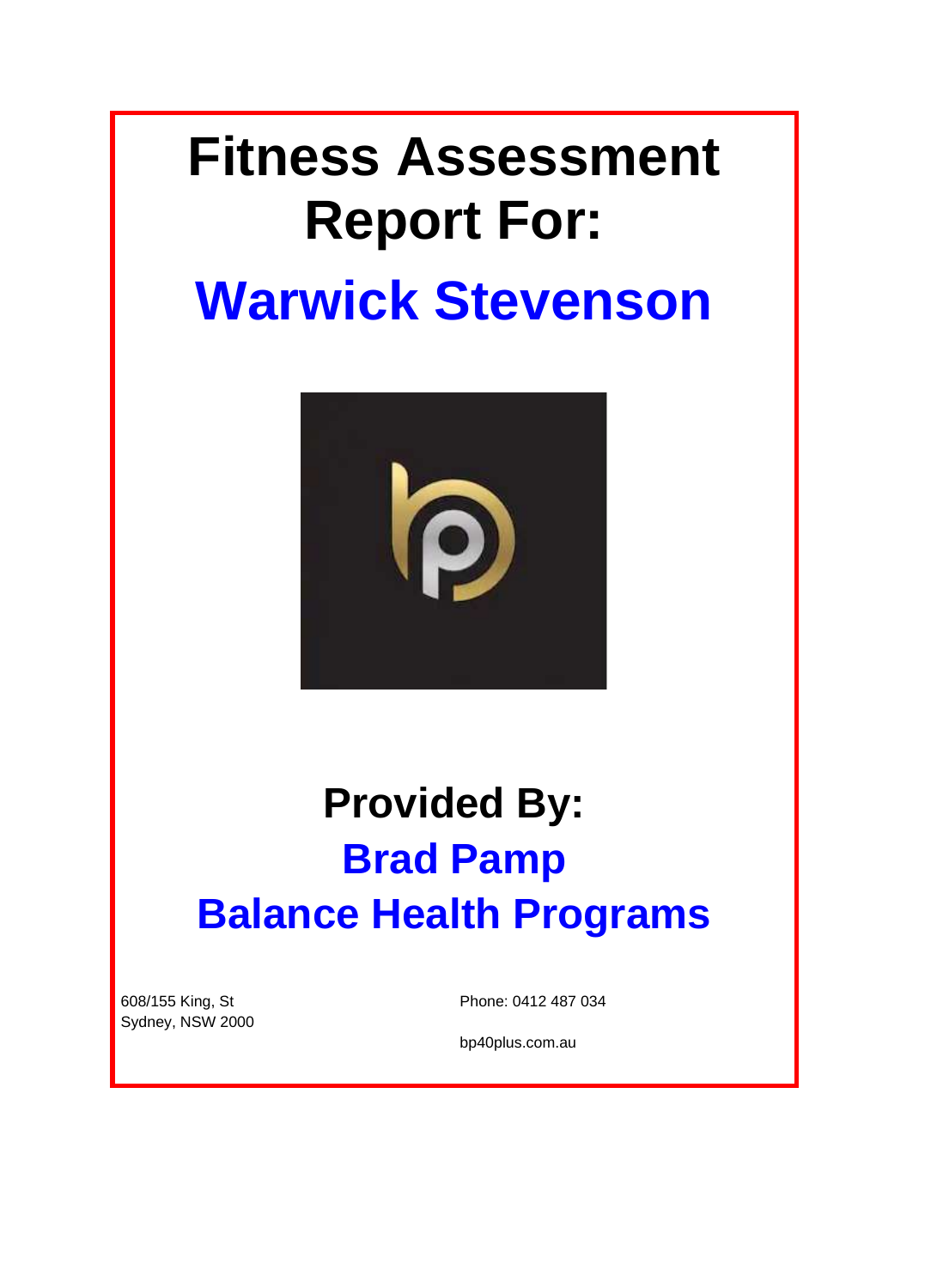# **LUNG FUNCTION Test**



#### **Description:** The introductory forced lung function test can indicate lung efficiency. Healthy lungs are usually both strong and flexible. Typically, the larger the capacity (relative to body size & shape, age, and sex), measured in litres, the better. Regular appropriate exercise can develop and maintain good lung health. See further details in the post-assessment link provided. **Test Result: Test Goal: 15/02/2021** 2.45 VO2 3 VO2 **Test Norm:** 3 VO2 **Test Information** 0.5 1 1.5 2 2.5 3 3.5 VO2 Legend Client Result Client Goal Average Australian Result

**Results Relative to the General Population (Higher is better)**

15/02/2021 <sup>0</sup>

**Client Name:** Warwick Stevenson **Client Id:** 334



**Result Relative to Goal (Higher is better)**



**Result:**

Average

**Summary:**

Your result indicates you are below general averages.

It could be in your interest to consider comfortable and guided exercise.

Should you have any respiratory concerns, I strongly recommend you visit your Doctor immediately.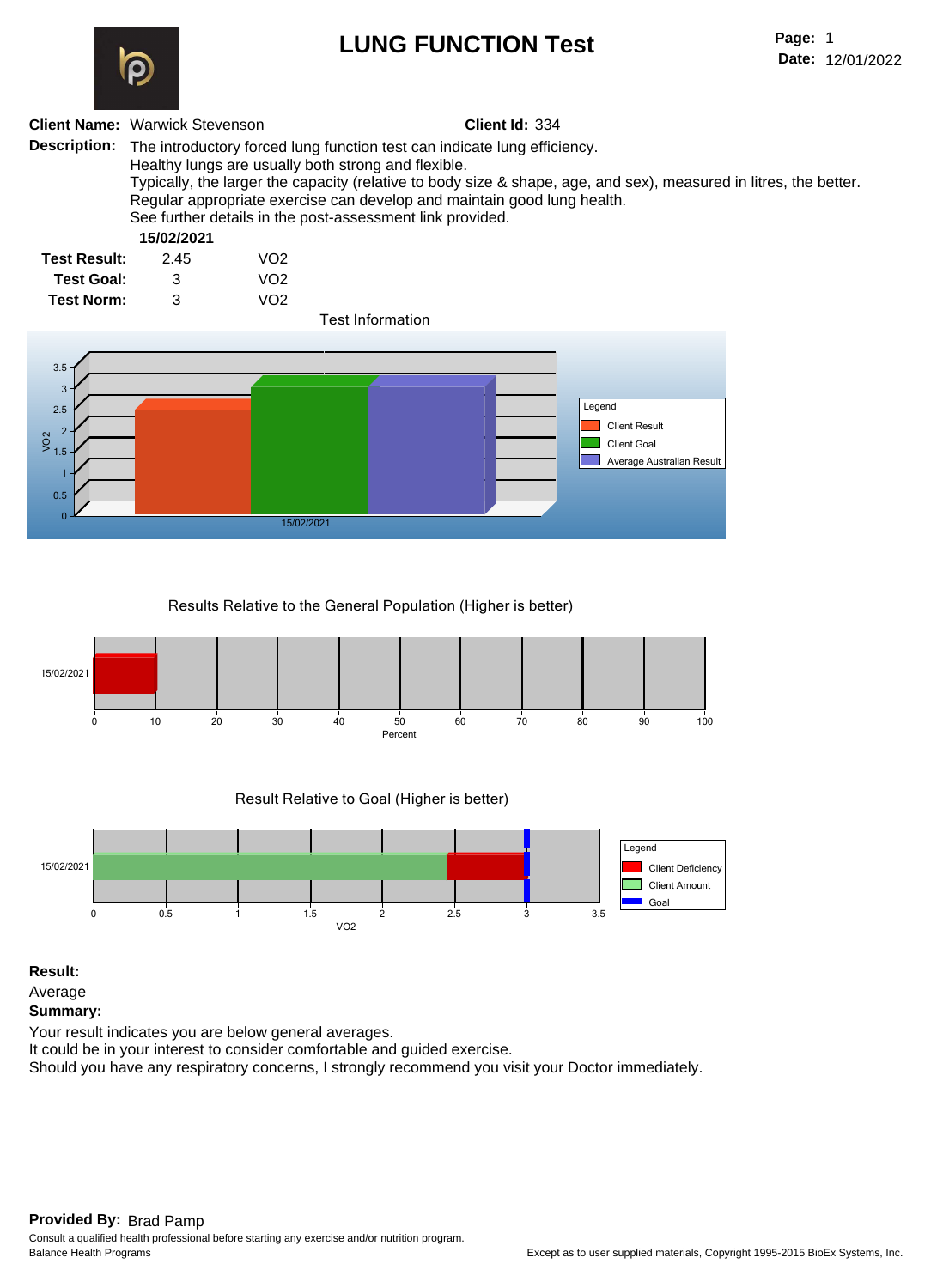

## **RESTING HEART RATE Test**

#### **Client Name:** Warwick Stevenson **Client Id:** 334

**Description:** Your Resting Heart Rate (RHR) represented in beats per minute, via either the Garmin Heart Rate Monitor or a Blood Pressure Unit, can refer to your cardiovascular and collective good health. Despite many lifestyle factors influencing your tested RHR, e.g., time of day, temperature, and emotional stressors, a collaborative system under stress is commonly represented by a 'higher' than average HR. Generally, the lower your RHR, the better. See further detail in the post-assessment link provided.

#### **15/02/2021**

| <b>Test Result:</b> | 85  | <b>Heart Rate</b> |
|---------------------|-----|-------------------|
| <b>Test Goal:</b>   | 70. | <b>Heart Rate</b> |
| <b>Test Norm:</b>   | 73. | <b>Heart Rate</b> |

#### **Test Information**



**Results Relative to the General Population (Higher is better)**



**Result Relative to Goal (Lower is better)**



#### **Summary:**

Your higher than the average result is worth monitoring. Your higher reading could represent physical or emotional stress. It's worth assessing your RHR regularly. Regular and appropriate exercise can lower your RHR.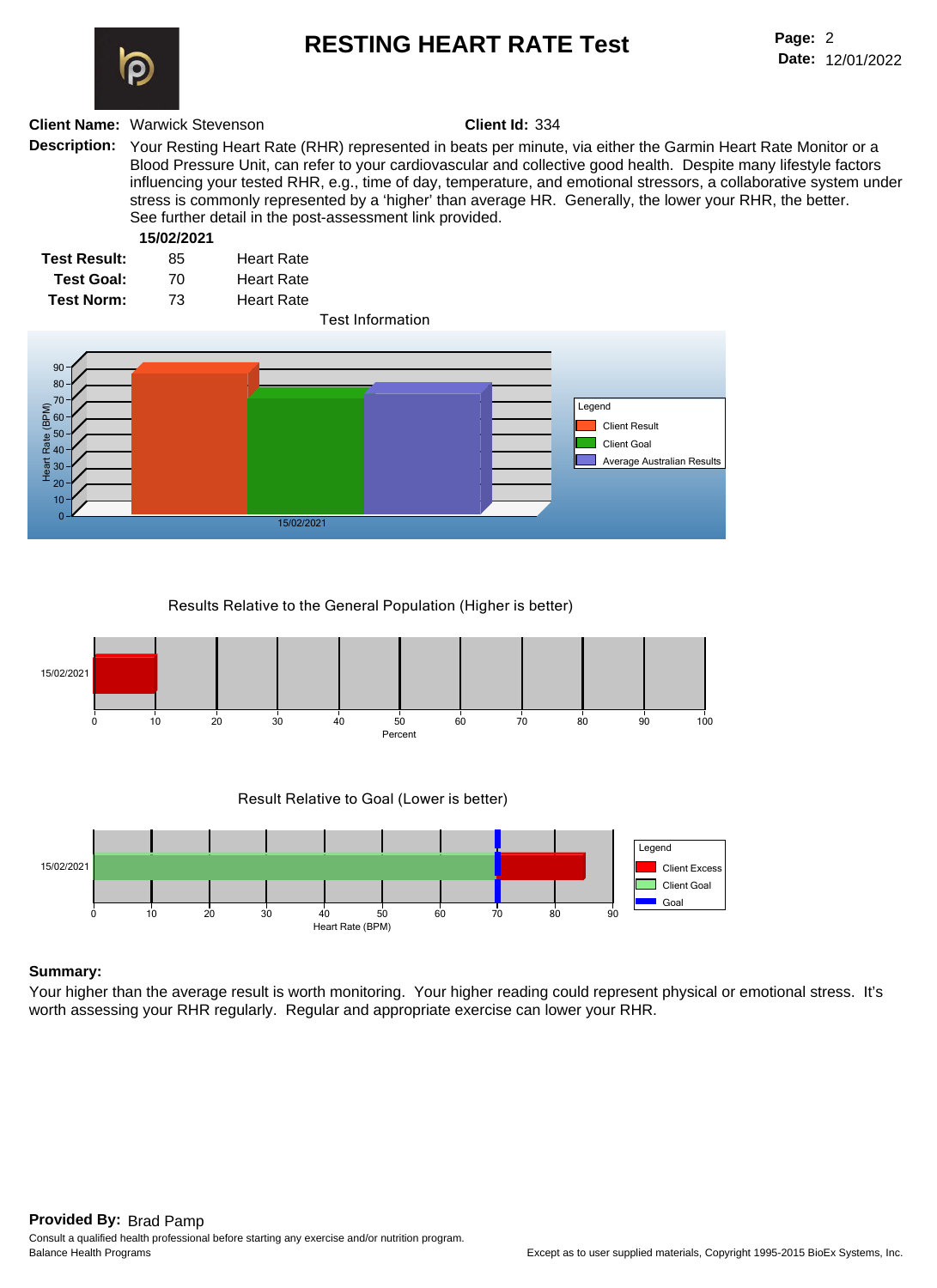## **BODY WEIGHT Test**



### **Client Name:** Warwick Stevenson **Client Id:** 334

- **Description:** Calibrated scales measure your 'collective' weight. Your body composition, e.g. muscle: fat ratio, and hydration status, are 'not' considered in this test.
	- Total weight offers a broad gauge relative to your ideal health.

Your listed 'ideal' weight uses an algorithm and the HAMWI Method, and NOT the universally employed BMI method.

See further detail in the post-assessment link provided.

#### **15/02/2021**

| <b>Test Result:</b> | 97 | Kilograms |
|---------------------|----|-----------|
| <b>Test Goal:</b>   | 89 | Kilograms |
| <b>Test Norm:</b>   | -  | Kilograms |

#### **Test Information**



**Result Relative to Goal (Lower is better)**



### **Summary:**

Continue following your weight management guidelines, remain patient, and work with your trainer. Do this and you will reach your ideal sustainable weight and shape.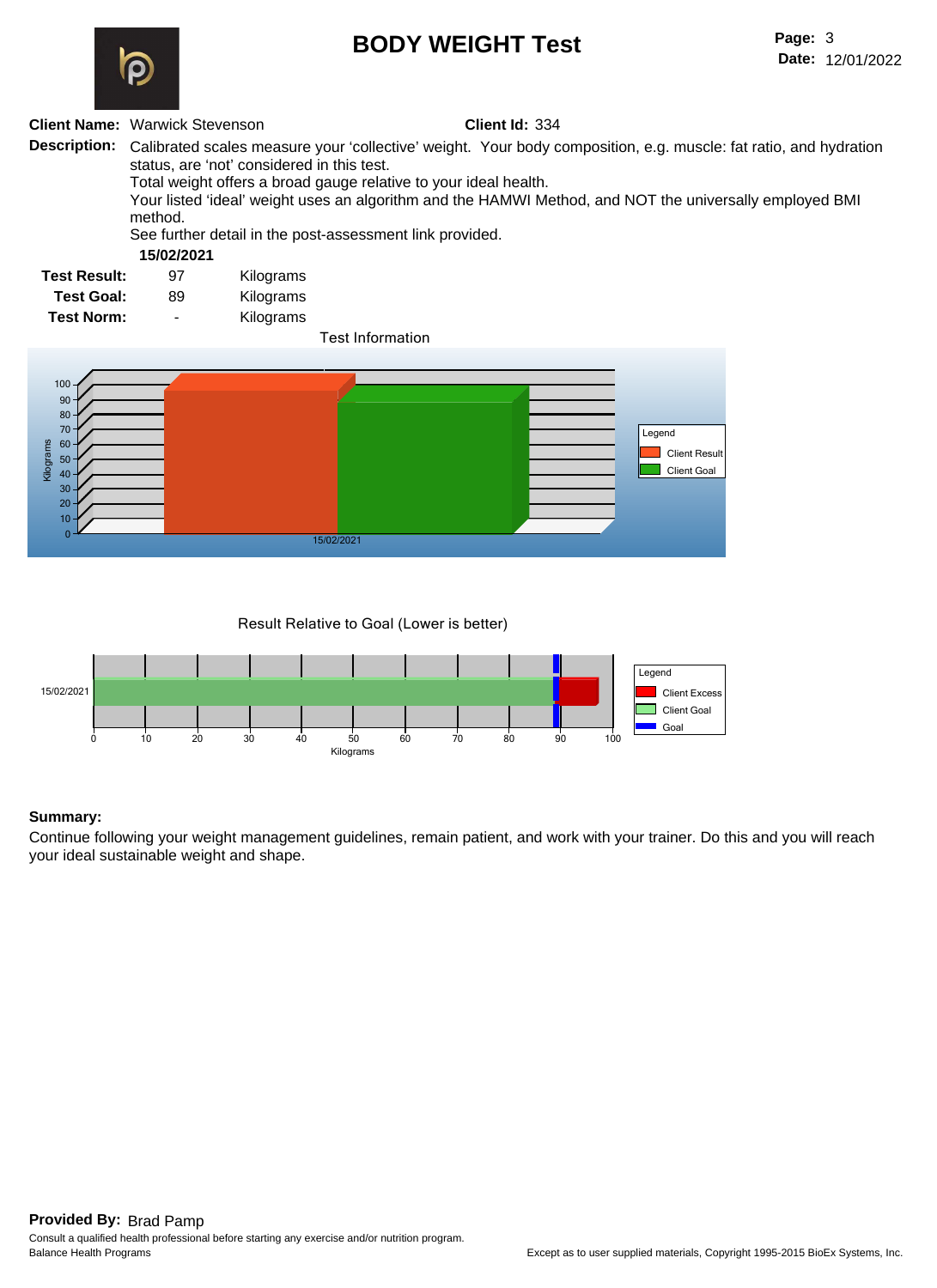# **TRIGLYCERIDES Test**



**Date:** 12/01/2022 Page: 4

#### **Client Name:** Warwick Stevenson **Client Id:** 334

**Description:** Triglycerides circulate in the bloodstream to be used as energy by the cells. Any leftovers are stored as body fat to fuel the body between meals. Ideally, triglycerides should not sit too low, e.g. <1.50 mmol/L, or too high, e.g.>2.29 mmol/L. While n=1, the considered normal range is 1.50 - 1.75 mmol/L. Triglycerides differ from cholesterol. TG's are used for energy, while CHL builds cells & hormones. See further detail in the post-assessment link provided.

#### **15/02/2021**

| <b>Test Result:</b> | 2.25 | mg/dL |
|---------------------|------|-------|
| <b>Test Goal:</b>   | 1.7  | mg/dL |
| <b>Test Norm:</b>   | 2.15 | mg/dL |

**Test Information**



**Results Relative to the General Population (Higher is better)**



**Result Relative to Goal (Lower is better)**



#### **Summary:**

Your triglycerides are above a healthy range (via todays introductory test). A complete blood screen will provide more accurate results.

A full blood screen through your Doctor will confirm absolute results. This is a good idea.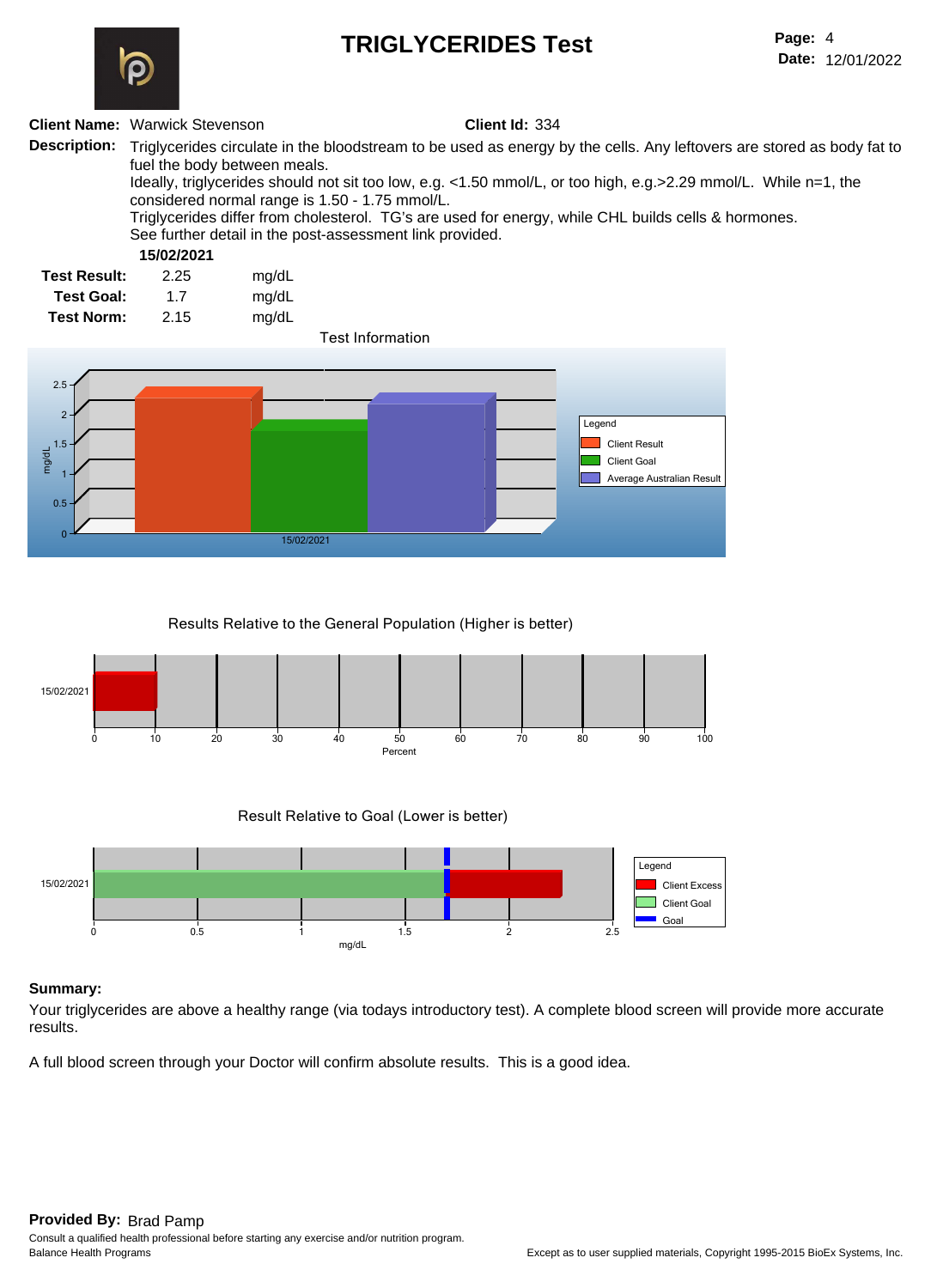# **BLOOD KETONES Test**



### **Client Name:** Warwick Stevenson **Client Id:** 334

**Description:** Ketones or ketone bodies are byproducts of fat metabolism – the breakdown and utilisation of stored fat as an energy source. This test measures the number of ketones in the blood. Ketones typically increase in the absence of blood sugar – which – is usually a good sign when weight loss is desired.

See further information in the post-assessment link provided.

#### **15/02/2021**

| <b>Test Result:</b> | 0   | mg/dL |
|---------------------|-----|-------|
| <b>Test Goal:</b>   | 0.2 | mg/dL |
| <b>Test Norm:</b>   | 0.1 | mg/dL |

**Test Information**



**Results Relative to the General Population (Higher is better)**



**Result Relative to Goal (Higher is better)**



### **Summary:**

Please consider replacing unneccessary & excessive carbohydrates with good healthy fats. Allow your naturally innate hunger dictate meal volume. Seek Medical assessment before making dietary changes.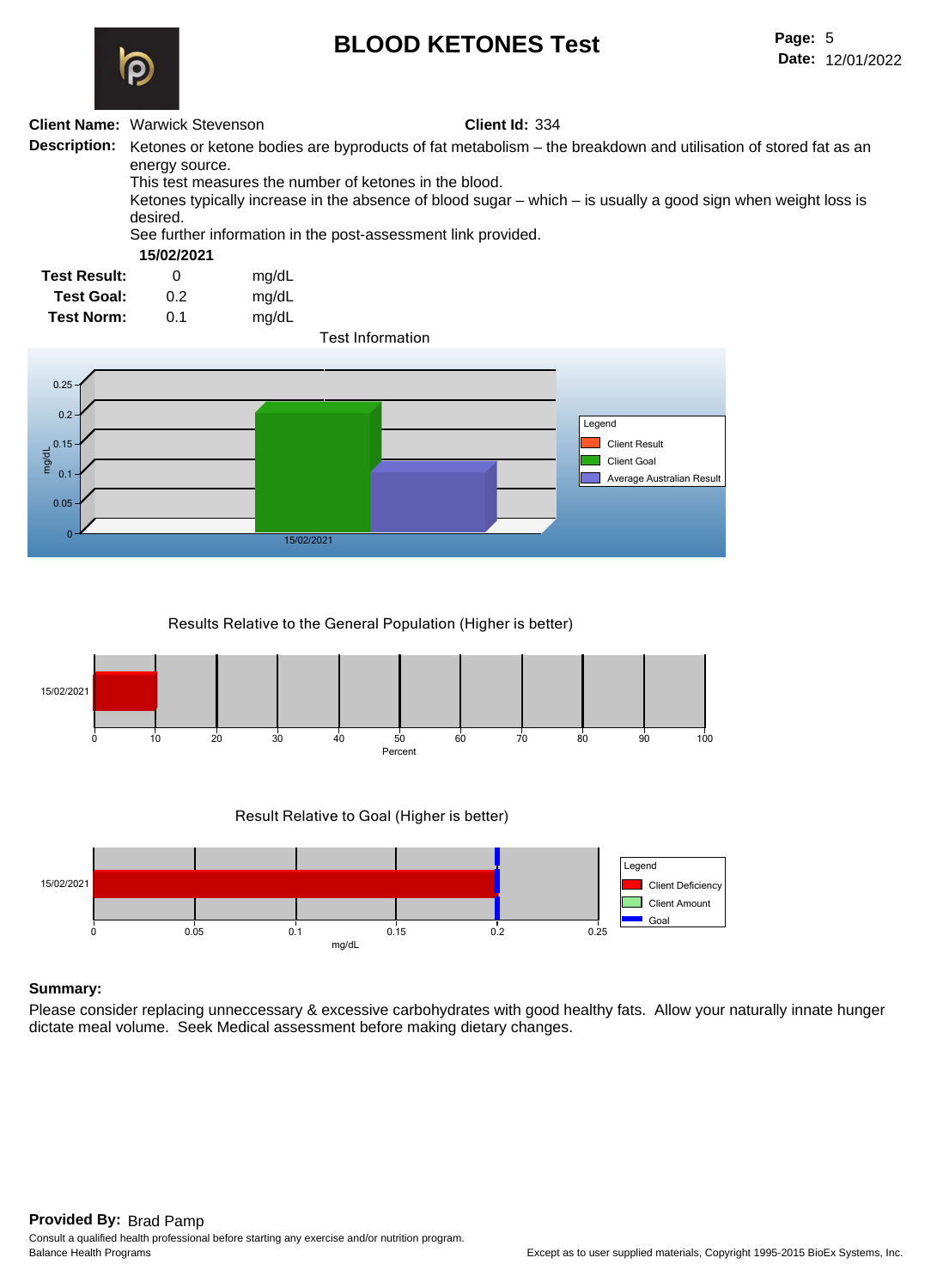

## **BODY FAT % (Bio-Electrical Impedance) Test**

**Page:** 6 **Date:** 12/01/2022

#### **Client Name:** Warwick Stevenson **Client Id:** 334

**Description:** Bioelectrical impedance scales work by measuring the resistance of electrical currents passing through your body. The higher your sub-cutaneous body fat (the fat under your skin), the greater the resistance. While body fat is absolutely necessary for continued good health, excessive body fat can lead to illness. The result of this test has been compared to normative population values. MALE – HEALTHY FAT % RANGES 20-39 yrs 8 – 18% 40 – 59 yrs 11 – 21% 60 yrs  $> 13 - 23%$ FEMALE – HEALTHY FAT % RANGES 20-39 yrs 15 – 23% 40 – 59 yrs 18 – 28% 60 yrs  $> 21 - 31\%$ **Test Result: Test Goal: 15/02/2021** 22.1 Percent 27.7 Percent **Test Norm:** 22.7 Percent **Test Information**



### **Results Relative to the General Population (Higher is better)**



**Result Relative to Goal (Lower is better)**



#### **Summary:**

Your test result indicates a healthy fat percentage. Regular appropriate exercise, good whole food choices, and prioritising your sleep, should maintain your healthy range.

#### **Provided By:** Brad Pamp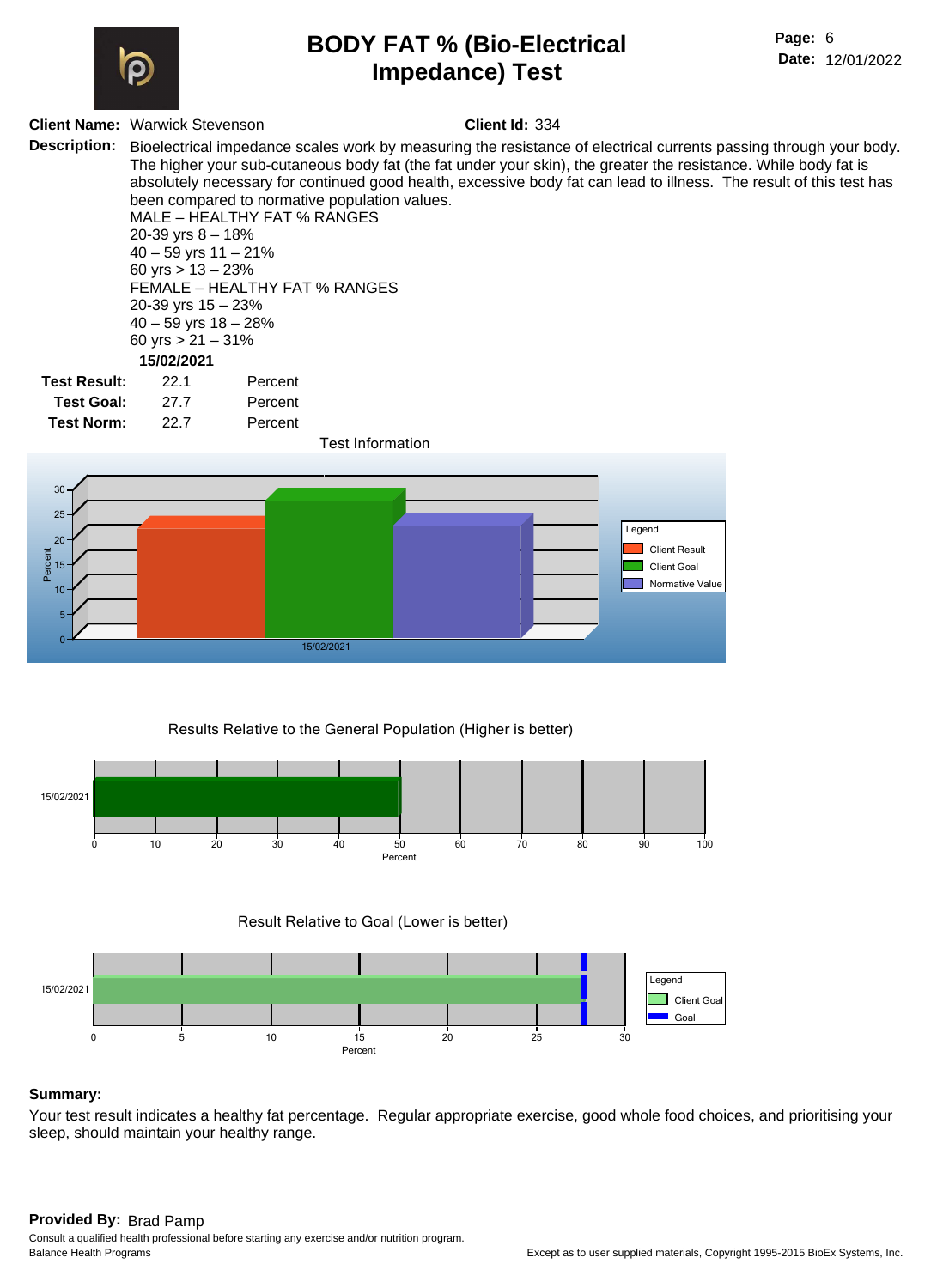## **HbA1c BLOOD HAEM/ SUGAR% Test**

**Date:** 12/01/2022 Page: 7



### **Client Name:** Warwick Stevenson **Client Id:** 334

**Description:** The HbA1c test measures what percentage of your hemoglobin, a protein in red blood cells that carries oxygen, coated with sugar (glycated). While the HbA1c test is primarily a test linked with diabetes, it also monitors dietary carbohydrate consumption and metabolism efficiency over 12 weeks. Higher repeated HbA1c results increase the risk of diabetes and, data shows, poor fat metabolism. Ideal stored fat burning is associated with lower HbA1c results. Please see the post-assessment link for further detailed information. **Test Result: Test Goal: 15/02/2021** 5.8 Percent 5.1 Percent **Test Norm:** 5.6 Percent





**Results Relative to the General Population (Higher is better)**



**Result Relative to Goal (Lower is better)**



#### **Summary:**

Your result today could mean we focus more on stabilising your blood sugar. This would require consideration of your diet, namely; carbohydrate consumption, and incorporating the right lifestyle exercise.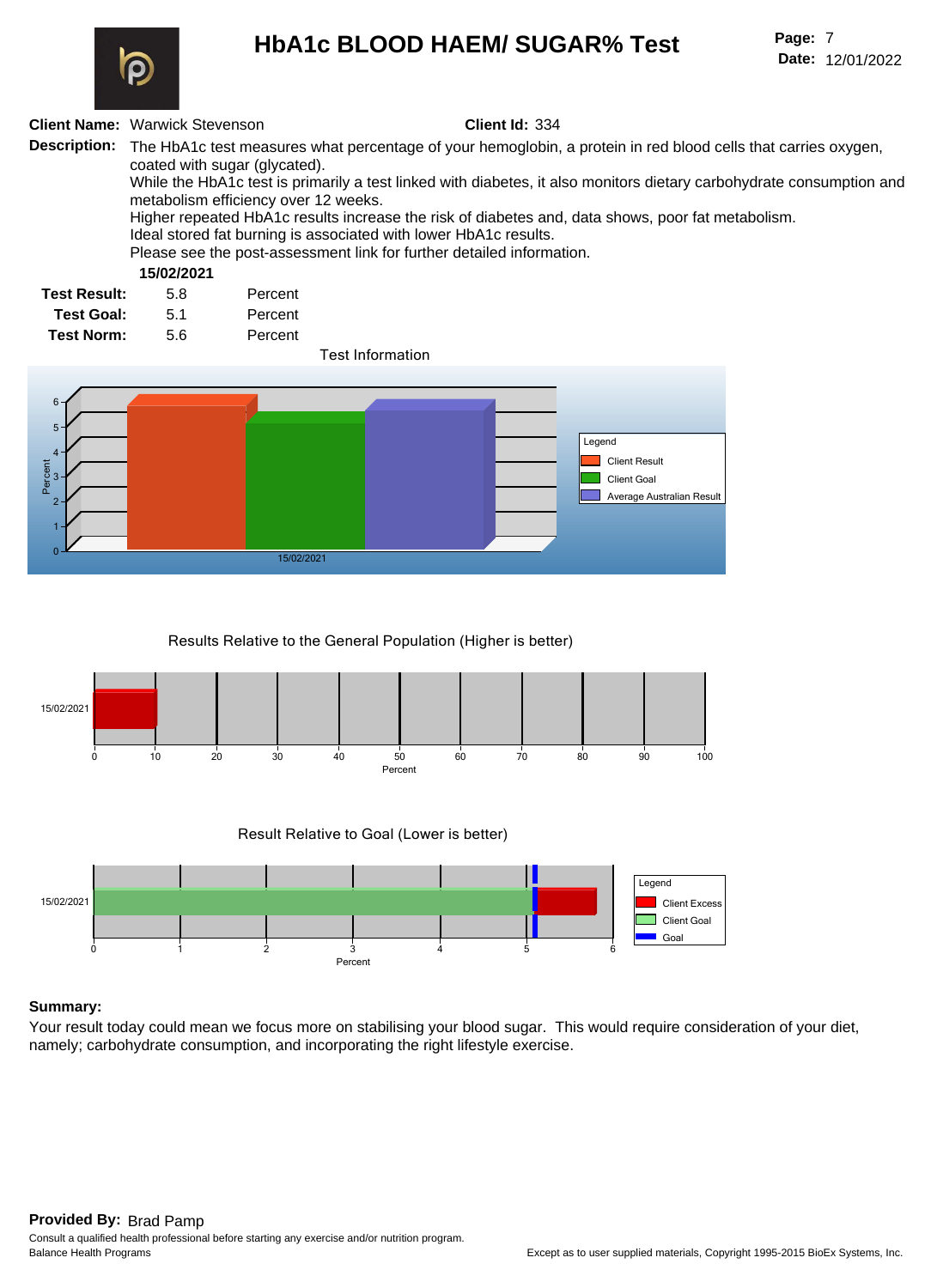

## **HRV - HEART RATE VARIABILITY Test Page:**

**Date:** 12/01/2022 Page: 8

#### **Client Name:** Warwick Stevenson **Client Id:** 334

**Description:** Heart Rate Variability (HRV) is an accurate, non-invasive measurement of your Autonomic Nervous System (ANS). Your ANS drives everything from; how you move, how you recover (adequately or poorly), your food choices, your sleep quality and very much your perception and balance of lifestyle (mental & emotional) stress. Unlike assessing your heart rate in total beats per minute (e.g., via a heart rate monitor), HRV looks much closer at the exact changes in time between successive heartbeats. This is also called inter-beat intervals or RR intervals. See more detailed info in the post-assessment link.

#### **15/02/2021**

| <b>Test Result:</b> | 47 | <b>Heart Rate</b> |
|---------------------|----|-------------------|
| <b>Test Goal:</b>   | 60 | <b>Heart Rate</b> |
| <b>Test Norm:</b>   | 57 | <b>Heart Rate</b> |

#### **Test Information**



#### **Results Relative to the General Population (Higher is better)**



**Result Relative to Goal (Higher is better)**



#### **Summary:**

Your score indicates you could be beneficial addressing your lifestyle health & well-bing balance.

Please check out: http://www.bp40plus.com.au/hrv-2/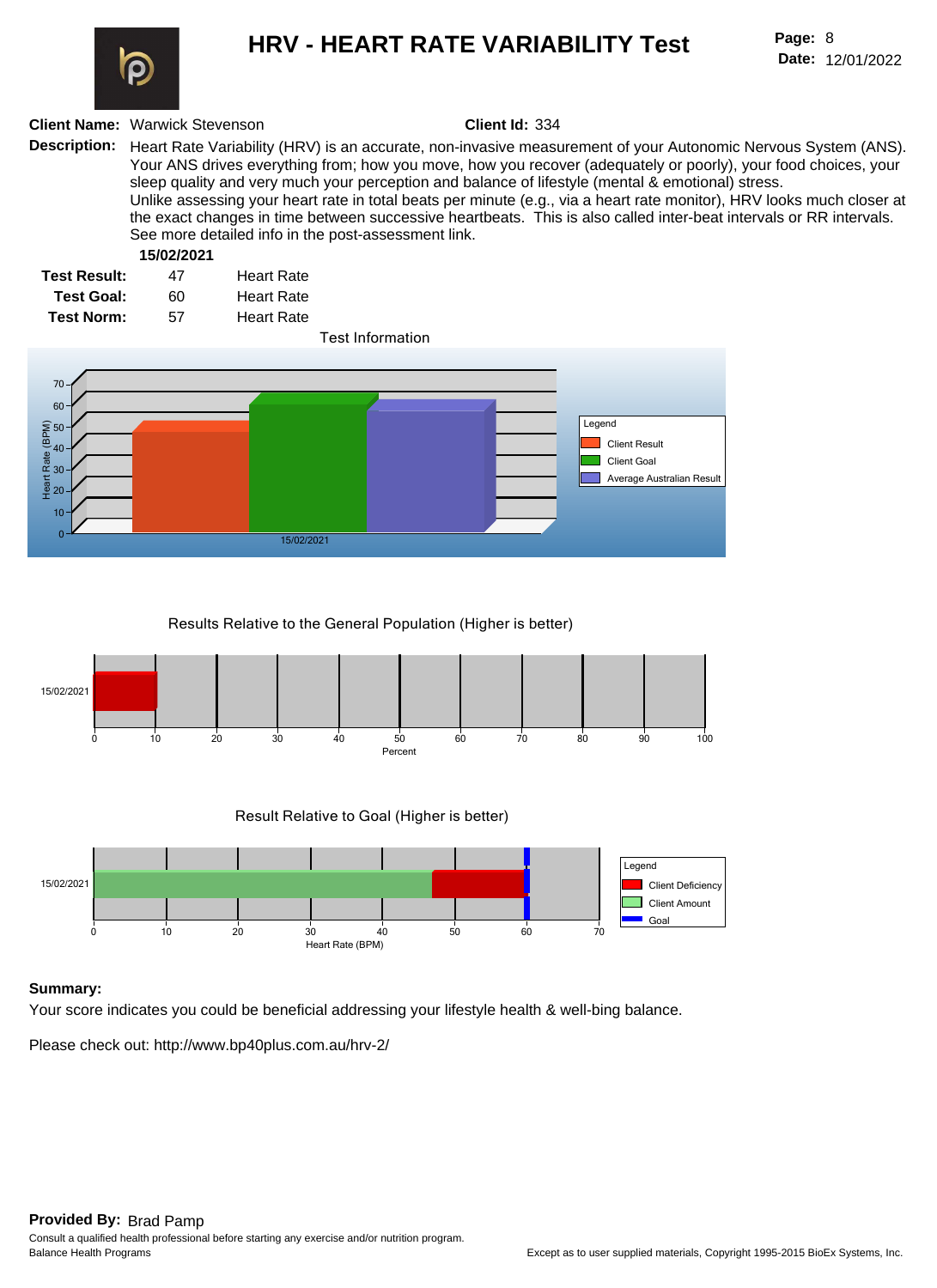# **URIC ACID Test**



#### **Client Name:** Warwick Stevenson **Client Id:** 334

**Description:** Your body is constantly producing waste products. One waste product is uric acid. It's formed when your body breaks down purines, found in some foods; commonly, alcohol, in the form of beer, and animal protein. Most of the uric acid leaves your body in waste. If you have high uric acid levels, it can be a sign of disease such as gout. Gout: This is a form of arthritis where crystals from the uric acid form in your joints and cause intense pain. You often feel it in your big toe but can get it in your ankles, feet, hands, knees, and wrists, as well. It can also cause swelling, redness, and discomfort in those joints and may limit your range of motion. See further detail in the post-assessment link provided.

## **15/02/2021**

| <b>Test Result:</b> | 6.8 | mg/dL |  |
|---------------------|-----|-------|--|
| <b>Test Goal:</b>   | 5.3 | mg/dL |  |
| Test Norm:          | 6.4 | mg/dL |  |

#### **Test Information**



#### **Results Relative to the General Population (Higher is better)**







#### **Summary:**

Results indicate; 1) further testing by your Physician could be considered, and 2) consuming more whole sugar-less food, combined with eliminating alcohol, particularly, beer, should be considered, immediately.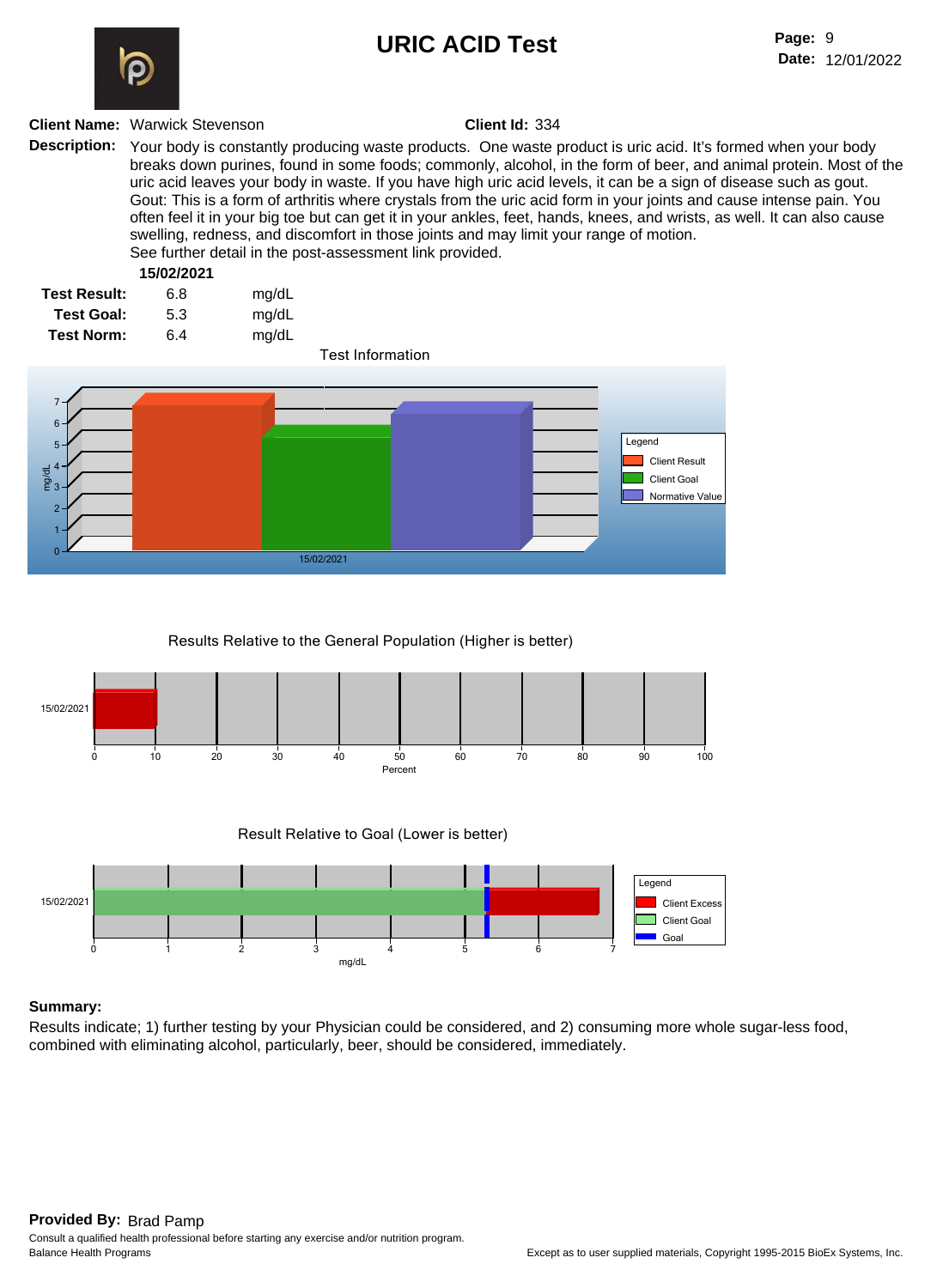# **HEMATOCRIT Test**



#### **Client Name:** Warwick Stevenson **Client Id:** 334

**Description:** The Hematocit test measures the proportion of red blood cells in your blood. Red blood cells carry oxygen throughout your body. Typically, the higher the hematocrit, the better. The healthy lifestyle practice of regular weight-bearing exercise and a balanced diet featuring rich green leaf, beans, and some red protein, will typically promote the ideal Hb composition.

Furthermore, greater enduring exercise will boost the hematocrit, and hence, increasing enduring athletic potential. See furth detail in the post-assessment link provided.

#### **15/02/2021**

| <b>Test Result:</b> | 38 | Percent |
|---------------------|----|---------|
| <b>Test Goal:</b>   | 41 | Percent |

**Test Norm:** 41 Percent

#### **Test Information**



**Results Relative to the General Population (Higher is better)**



**Result Relative to Goal (Higher is better)**



#### **Summary:**

It appears your hematocrit be on the lower side. Consider a true test with your Physician.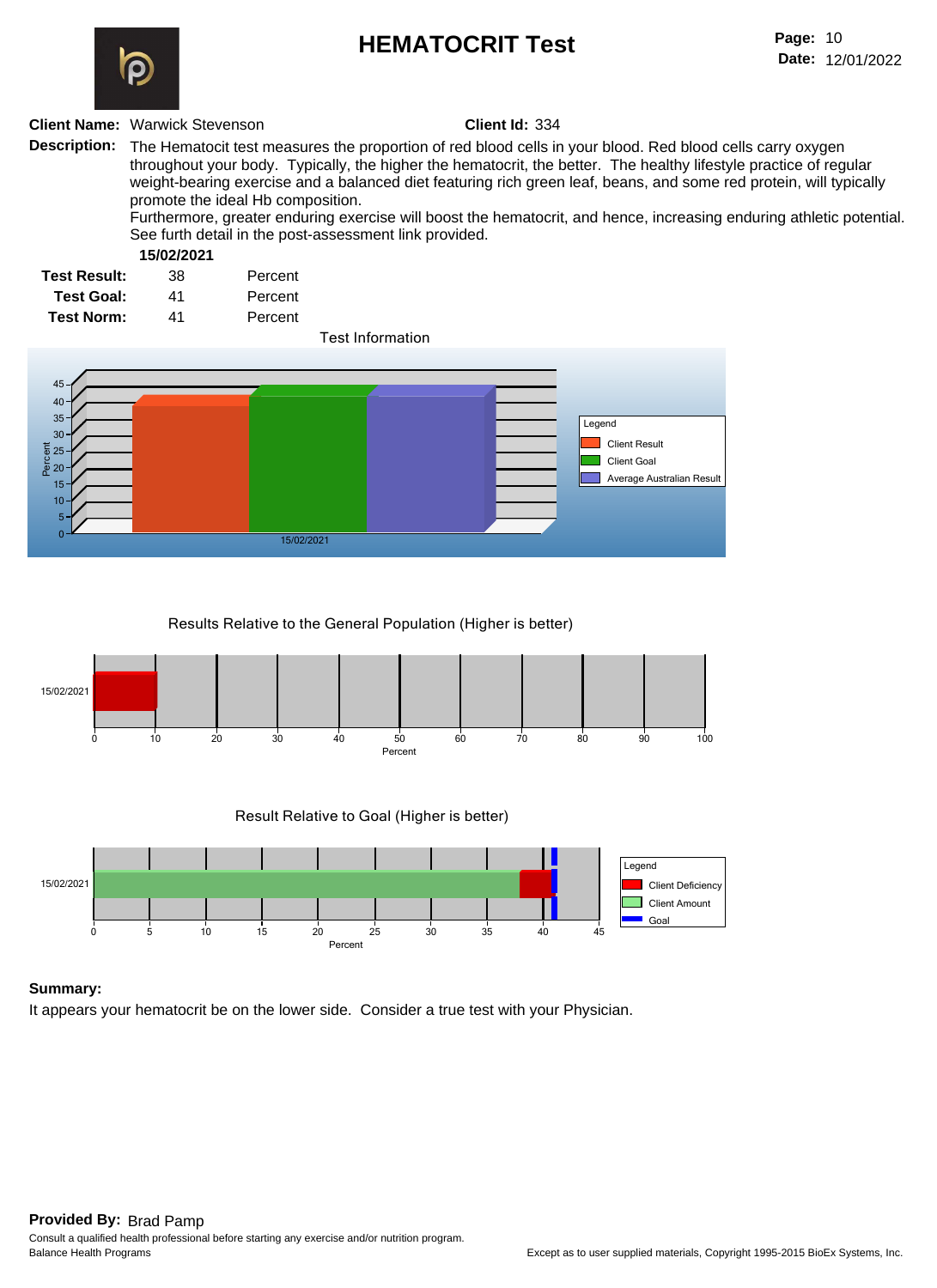## **BREATH KETONES Test**



**Date:** 12/01/2022 Page: 11

#### **Client Name:** Warwick Stevenson **Client Id:** 334

**Description:** The more fat is metabolised into energy, the higher the levels of breath ketones are measured. Using a PPM (Part Per Million) measurement, we accurately measured your breath acetone concentration at 100 resolutions (0.0~99). The ideal breath ketone metre reading is Level 10, the optimum ketosis level at 10ppm of breath acetone concentration, particularly when weight (fat) loss is desired.

> Along with Blood Ketone assessing and other testing protocols, we are assessing your stored fat burning efficiency.

See further information in the post-assessment link provided.

### **15/02/2021**

| <b>Test Result:</b> | O   | Ratio |
|---------------------|-----|-------|
| <b>Test Goal:</b>   | 1.8 | Ratio |
| <b>Test Norm:</b>   | З   | Ratio |

**Test Information**



#### **Results Relative to the General Population (Higher is better)**



**Result Relative to Goal (Higher is better)**



#### **Summary:**

Currently, it appears you are outside the ideal range.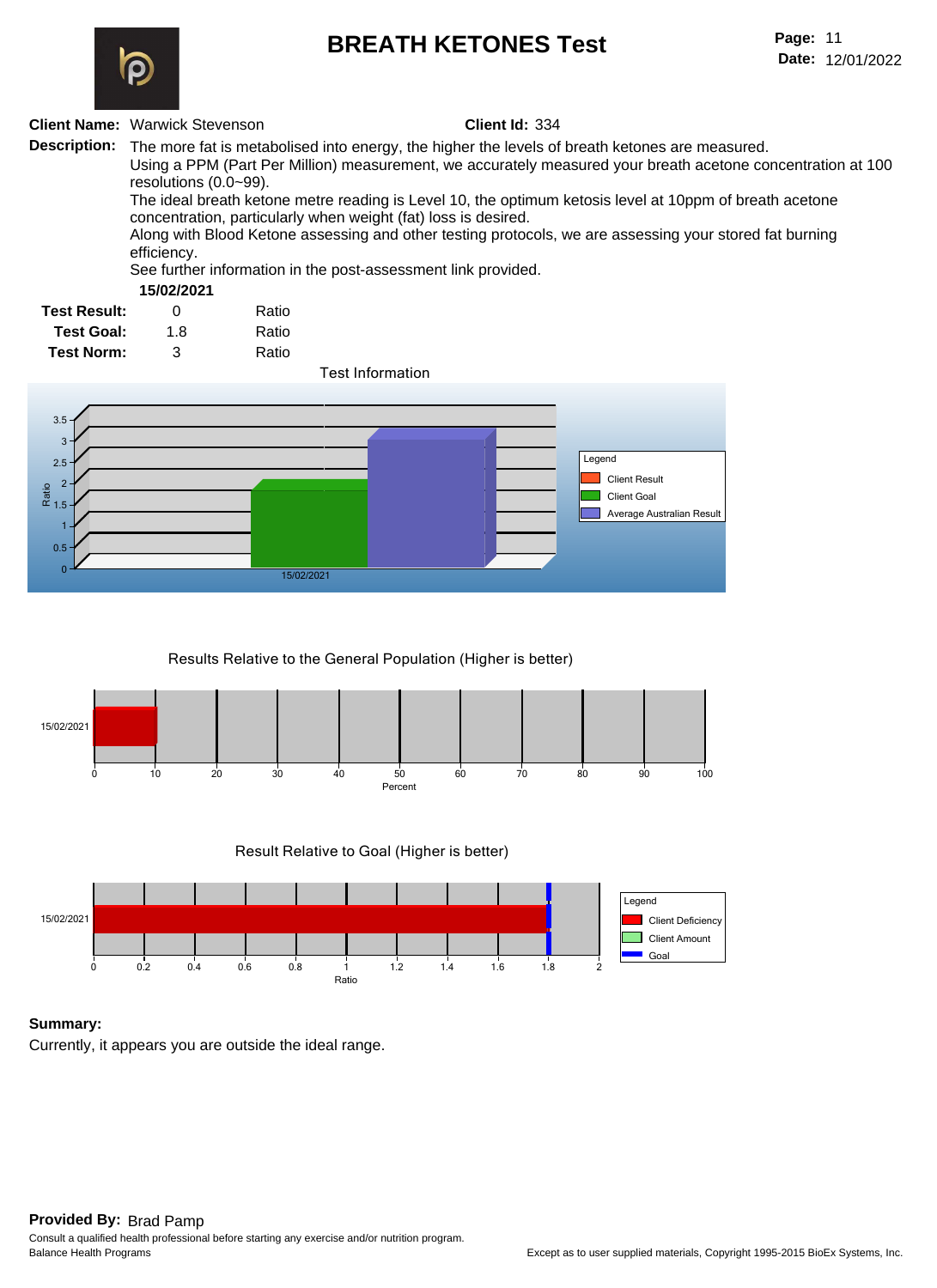# **CHOLESTEROL Test**



#### **Client Name:** Warwick Stevenson **Client Id:** 334

**Description:** Your body produces cholesterol, and it is drawn from food. Cholesterol is needed for good health. However, a diet too high in 'bad' cholesterol can increase your risk of heart disease. 'High' (good) DL-cholesterol builds cell walls and produces vital hormones. 'Low' (bad) DL-cholesterol can build up in the walls of the arteries, forming plaques, leaving the heart & arteries vulnerable. Australian Health Data shows an increase in (LDL) cholesterol since 1975. See further detailed information in the post-assessment link provided.

#### **15/02/2021**

| <b>Test Result:</b> | 5.9 | mg/dL |
|---------------------|-----|-------|
| <b>Test Goal:</b>   | 5.5 | mg/dL |
| <b>Test Norm:</b>   | 5.8 | mg/dL |

#### **Test Information**



#### **Results Relative to the General Population (Higher is better)**



**Result Relative to Goal (Lower is better)**



#### **Summary:**

Your test results indicate you have not yet reached your cholesterol level goal. Improving your cholesterol levels to the normal range can reduce risk of heart attack, coronary artery disease and other cardiovascular-related health problems.